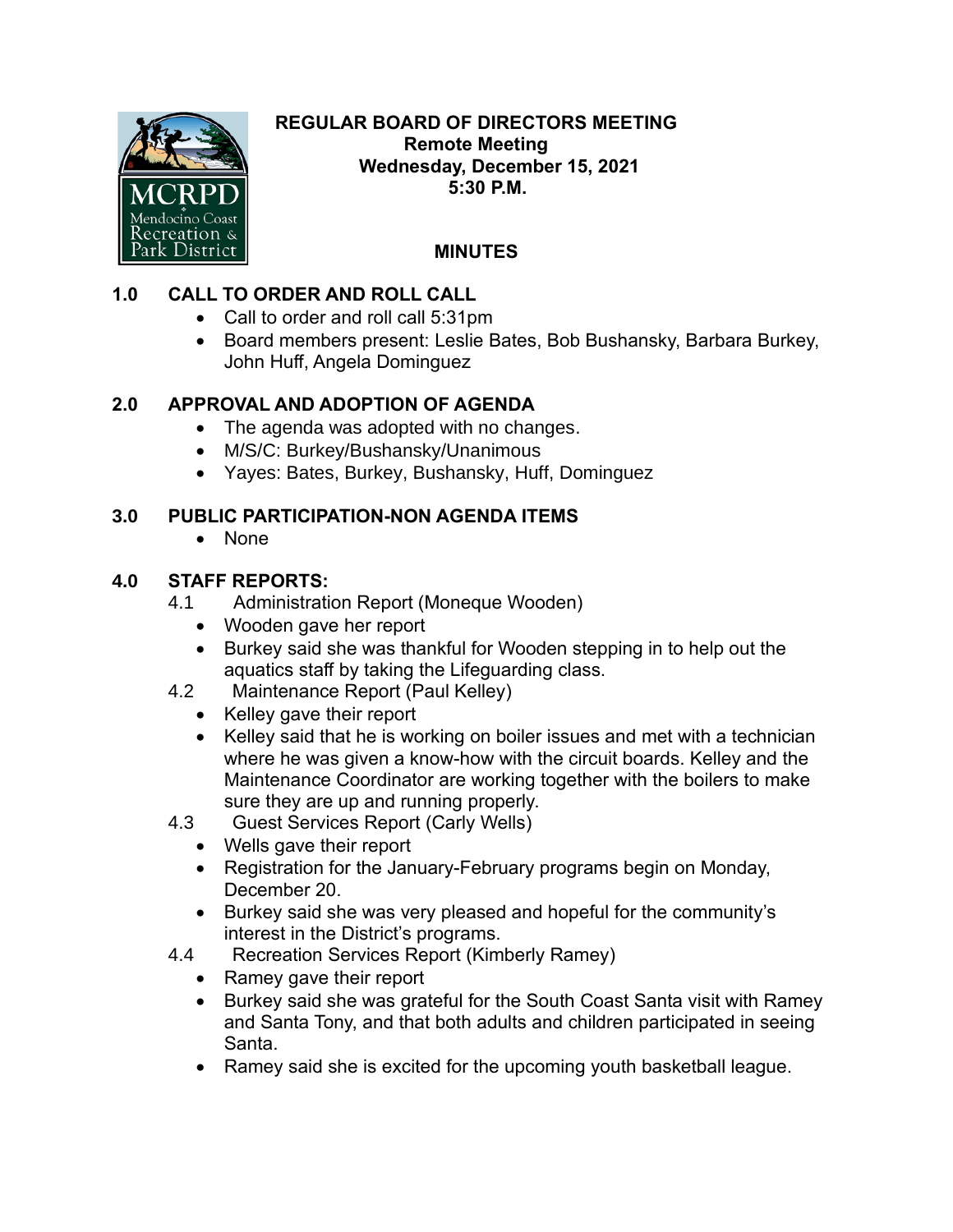## **5.0 OTHER REPORTS:**

- 5.1 Friends of MCRPD
	- No report
	- Wells said Susan Larkin has been issuing scholarships and is happy to have MCRPD/CVSCC advertise their scholarships for their programs and memberships.
- 5.2 South Coast
	- Bates gave their report: progress continues, high hopes all around.
- 5.3 MECCA
	- No report.
- 5.4 Mendocino Coast Botanical Gardens
	- Burkey stated there was enthusiasm for the Festival of Lights, which ended up being a big success and the Gardens is doing very well.
- 5.5 Personnel Committee
- No report
- 5.6 Regional Park Committee
	- Bushansky said he spoke with Cesar Yanez former MCRPD board member, current Rotary member, who expressed a possibility of Rotary helping with volunteers in cleaning up the Regional Park.
	- Burkey said she met with Keith and was physically shown the dump sites that are currently present. She is looking forward to the clean up of the property in the spring.
- 5.7 District Services Committee
	- No report
- 5.8 Finance Committee
	- Bushansky said that revenue is low, but we are in good shape for when the District does open up completely. CVSCC sales tax and Rec. & Park property tax have been essential in keeping the Center and the District going.
- 5.9 Board of Directors
	- No report

# **6.0 DISCUSSION/ACTION ITEMS**

6.1 MCRPD Gymnastics program

- Wooden said emails have been received from realtors looking out for spaces for the gymnastics program. No concrete leads as of right now. She plans to meet with staff and go over with plans for this program.
- Unanimous that the board all spoke in favor that the District should hold onto the equipment and give staff time to properly look at it. Staff have been a blended group taking on responsibilities between each other and working hard to make everything work accordingly. More staff is needed so supervisors have the opportunity to look at things.
- Bushansky mentioned the mats recently purchased were fairly expensive, selling them now would only get the District pennies on the dollar.
- Wooden said staff recognizes that equipment can be used for other programs and entities.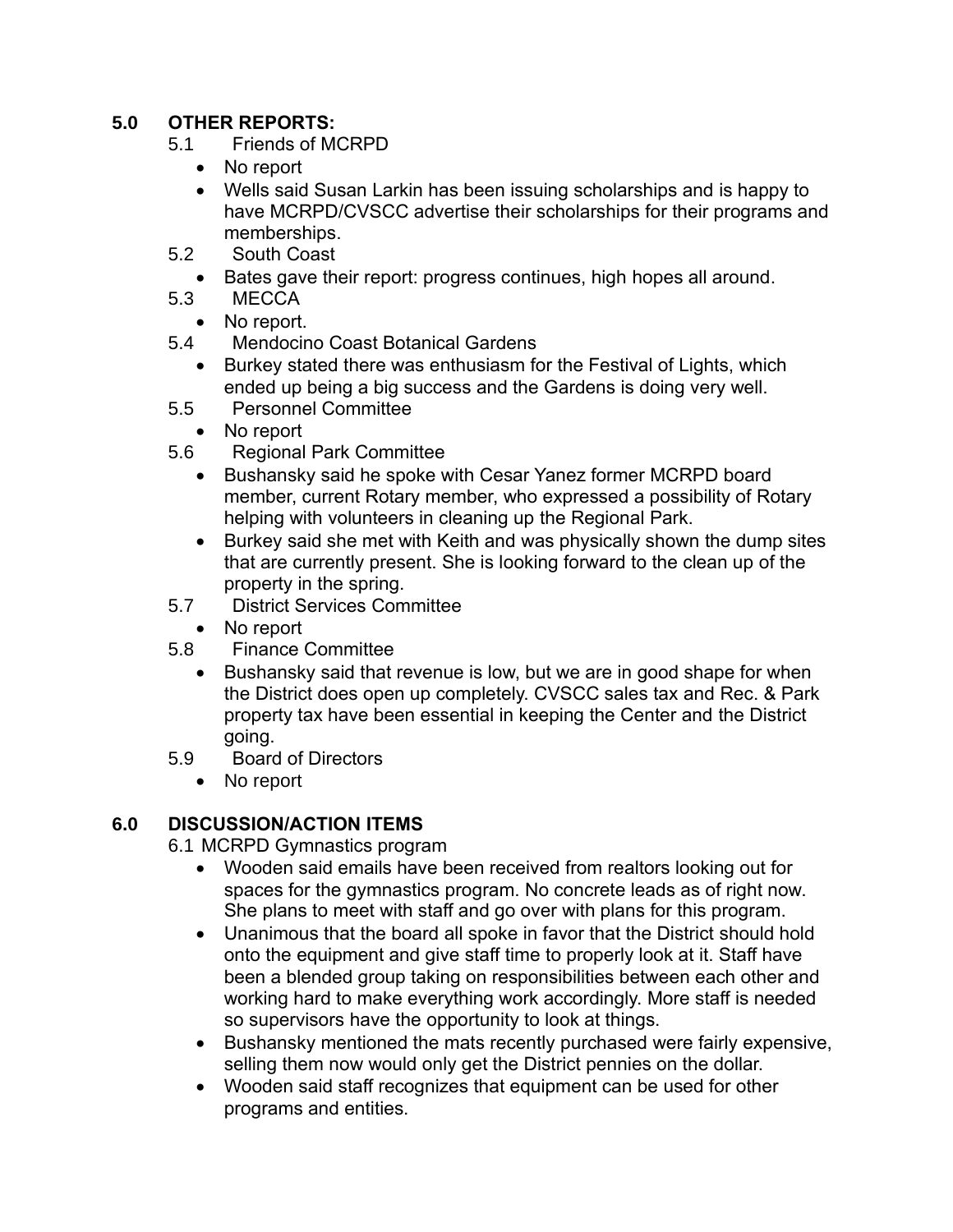- Hayes said that she understands the board is pleased that gymnastics needs to continue in the community. Hayes plans on continuing to teach gymnastics and has been trying to find solutions. Hayes feels that the best solution would be for all possible organizations to collaborate and bring gymnastics back to the community. Hayes has mentioned her involvement in finding a space for the program and is concerned that it will bea problem in the future. Hayes has reached out with Flynn Creek Circus' insurance and spoke with CAPRI who said there are possibilities to move forward in terms of partnerships with other organizations. Hayes said it is possible to surplus, buy, and return the equipment to the District. Hayes mentioned that CAPRI said there are legal pathways for such a thing to happen, there is no reason for the Recreation District to be unable to do a partnership. Hayes hopes that this will be explored and reached out to CAPRI by the board. Hayes said that Flynn Creek Circus can set up a tent at the Mendocino Coast Botanical Gardens and pay a reasonable rent, which will be mutually beneficial program for all three organizations. Hayes said the Recreation District needs to have less emphasis on revenue made from programs especially in terms of this program.
- Huff said he is open to any type of collaboration for programs to happen. Huff does not want to see the equipment sold and would like the District to keep the equipment and have the program run by them rather than have gymnastics as a private program. Huff said he spoke with a real estate broker who gun-ho to look for a rental place for all parties, and that there is a possibility to use the old Sears building among other places and see if anything can be done. Huff said he is open to talk to CAPRI and have a discussion and eliminate unrealistic ideas and have ideas discussed with everyone to have a positive outcome. Huff said he would not like to see the District and the public to lose the gymnastics program and the equipment forever.
- Wooden said she spoke with CAPRI and said that liability follows the equipment. Wooden said that per CAPRI, renting the gymnastics equipment risks liability of the AB5 Act. Wooden said the District could be seen as subsidizing the business.
- Hayes said that she has asked to loan or rent the equipment or talk to the board but was immediately shut down. Hayes said that a representative from CAPRI told her that loaning or renting was proper methodology.
- Burkey said we are at an impasse and suggested having ADHOC committee look into the possibility of partnerships.
- Bushanksy said it was time to have a motion, and that it was not a good idea to get rid of the equipment right now.
- A motion was made to direct staff to hold onto the gymnastics equipment and continue their effort to find a facility to operate the gymnastics program or another program which would utilize the equipment.
- M/S/C: Bushanksy/Bates
- Yayes: Unanimous
- Nayes: --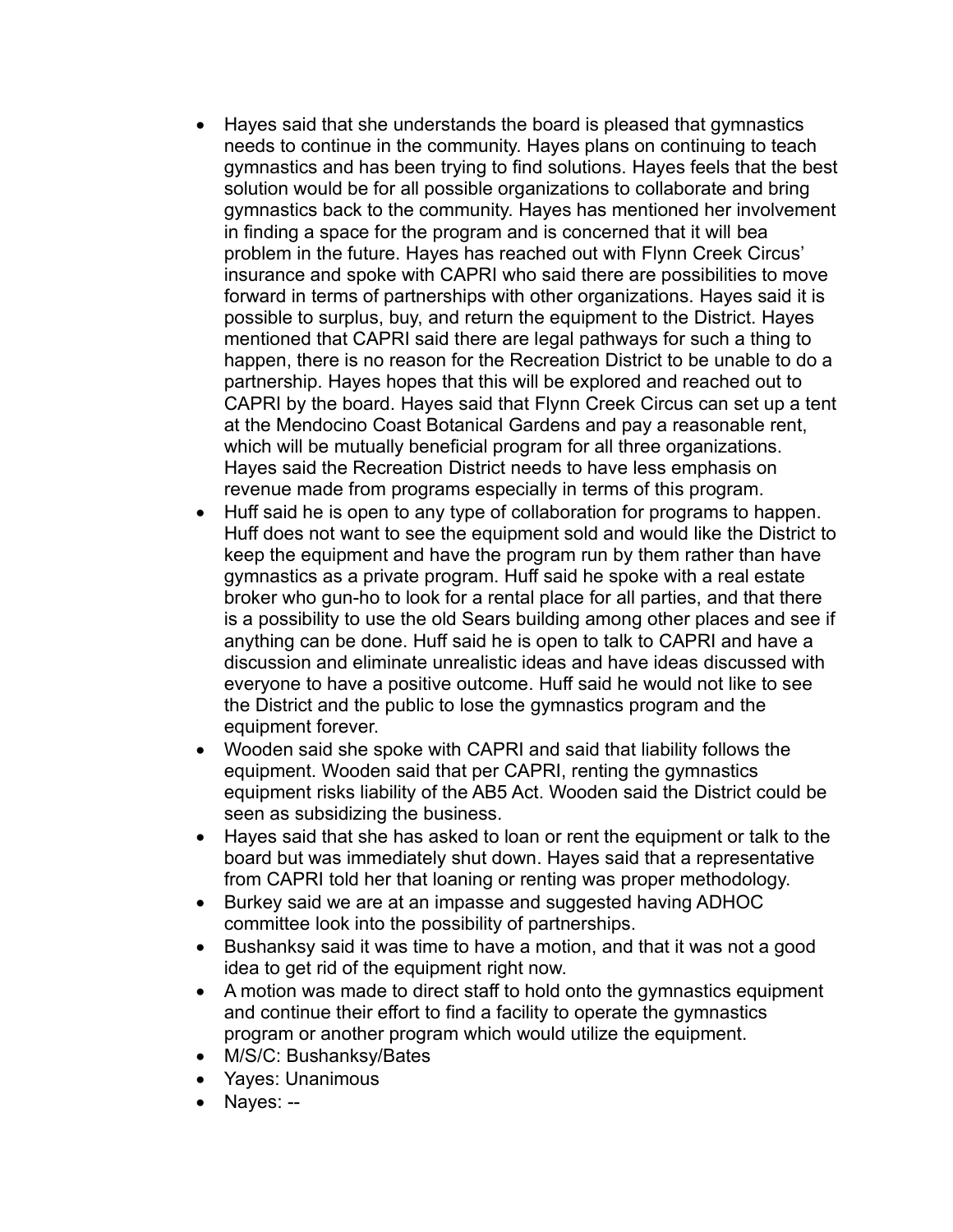- Bushanksy expressed his appreciation to all the staff and Hayes for her 36 years of teaching gymnastics in our community.
- Hayes said she is hopeful for ADHOC committee to move forward with solutions for the gymnastics program.
- Burkey said that there is more staff on board to help out finding a solution, but staff need to be allowed to do their jobs properly and prevail in order for a solution to be found. Burkey said that more time is needed.
- Wooden said that there is a District Service Committee that oversees programs run by the District.
- Huff said he is happy to work with Wooden and Hayes and find what is needed for the gymnastics program to be provided by the District.

6.2Consideration of updated salary schedule

- Wooden explained that in April 2021, a new pay scale was introduced to start in January 2022 and believe that this pay scale would be ahead with competing business and would allow to get more employees onboarded. Wooden said that no one could foresee the workforce shortage that is happening across the nation and that the adopted pay scale was no longer competitive with other business. Wooden said that the District needs to be able to retain the employees that they have and that a dollar increase would provide that opportunity and bring new ones in.
- Burkey mentioned that the minimum wage will go up another dollar next year.
- Wooden said that the pay scale that was adopted in April has already taken the minimum wage increase into account.
- Huff said that a dollar increase is a great idea, but also does not think a dollar would cut it. Huff said we need to be a place people want to go to work, with flexible days and hours.
- Wooden said that current employees were hired on starting at Step 2 of the adopted pay scale, and that employees that came back to the District were hired on at the rate they were making before the closure due to COVID-19. Wooden said that the District will remain within the 2021/2022 Budget even after reviews are done for full-time employees and the additional dollar step increase.
- Bushansky said that retention raises were implemented a few years ago, and that everyone was satisfied then. Bushansky said that currently every place is hiring, and we should weigh whether or not we can afford a higher increase. Bushansky said that as the city owns the CVSCC facility a higher increase should also be looked at by the city. Bushansky said that if salary is increased for employees, fees for programs and memberships would be increased which would hurt the public.
- Wooden said that we are under budget with the dollar increase and step increases and that a two dollar would require meeting with the city to crunch numbers.
- Huff said he would like to see more benefits for employees.
- A motion was made to recommend the approval of the \$1.00 increase to the current Employee Salary Schedule. The increase is to become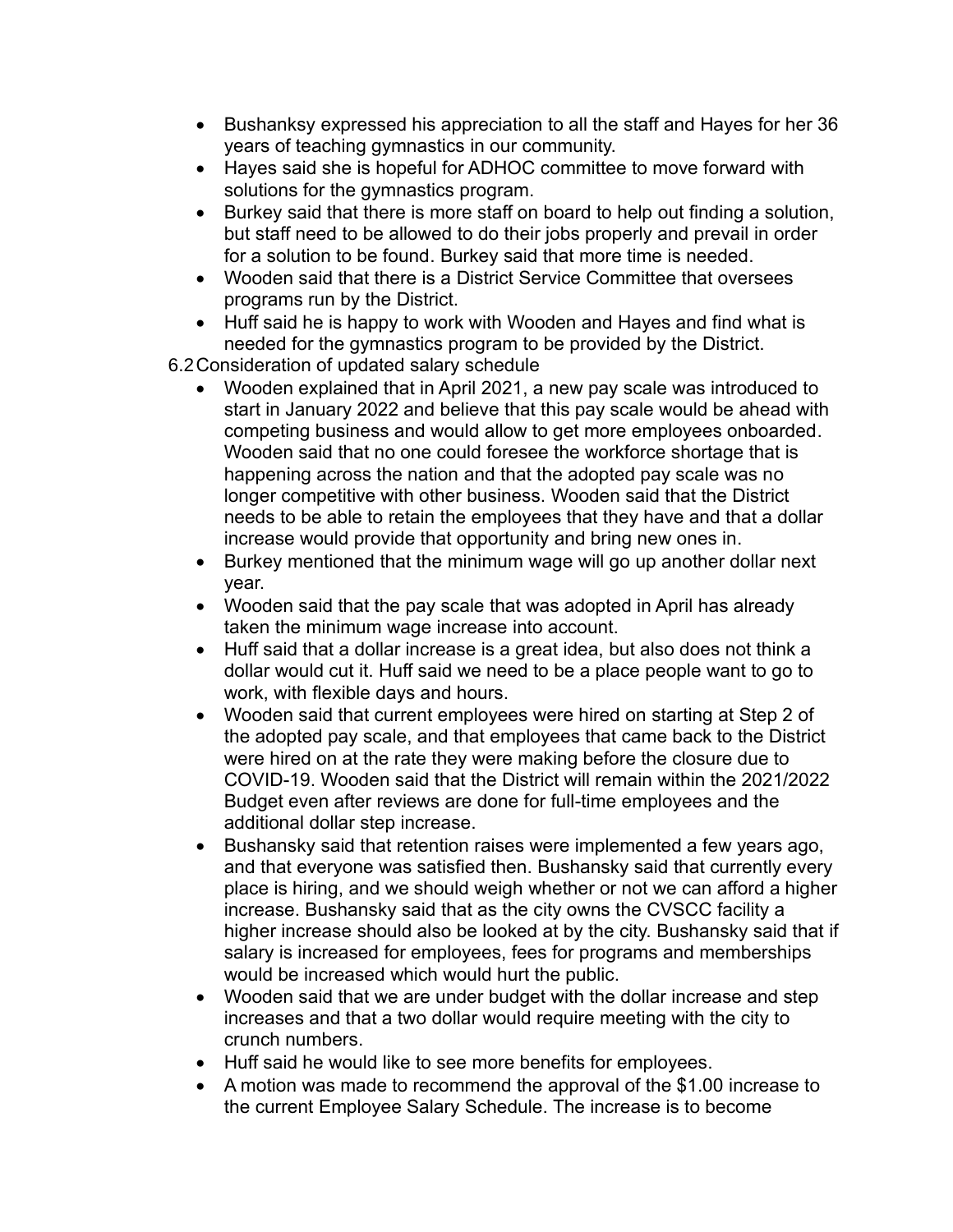effective immediately and will be reflected on paychecks issued December 23, 2021

- M/S/C: Bushansky/Huff
- Yayes: Unanimous
- Nayes: --
- Bob Rodriguez, former District employee, said he would like to see an outreach program implemented to the high schools to get students interested in working for the District.
- Wooden said that an outreach is already happening with the Mendocino and Fort Bragg high schools.
- Ramey commented to Mr. Rodriguez that lifeguard prep classes are also being given to encourage people to sign up and become lifeguards and prepare them for the actual lifeguarding class.

6.32022 Regular MCRPD Board of Directors Meeting Schedule

- Huff said he would like to see a second South Coast meeting in Gualala.
- Burkey said that was a good idea.
- Huff said that he can make sure center is available the meeting to take place.
- Wooden proposed on having the South Coast meeting next November or December due to the current weather.
- Burkey said that the river floods and that a meeting in July or August would be preferential due to weather conditions.
- Huff suggested switching around the schedules for each location to accommodate meetings.
- Bates mentioned that the community center in Gualala can be used for meetings, and she would be the person to talk to about having a meeting there.
- Corrections to the board meeting calendar are as follows: August meeting will be at the CVSCC in Fort Bragg, September meeting will be in Gualala with the location to be determined, and the November meeting will be in Westport tentatively at the Fire Department.
- A motion was made to approve the 2022 Board Meeting Calendar as corrected.
- M/S/C: Bushansky/Bates
- Yayes: Unanimous
- Nayes: --

6.4Nomination and Election of Board Officers

- Wooden said that the board members shall nominate a Chair, Vice Chair, and a Secretary for the upcoming year and that it is time for everyone to reelect the positions.
- Wooden said that the first position to elect is the Chair
- Bushansky nominated Burkey for the Chair.
- Bates seconded that motion.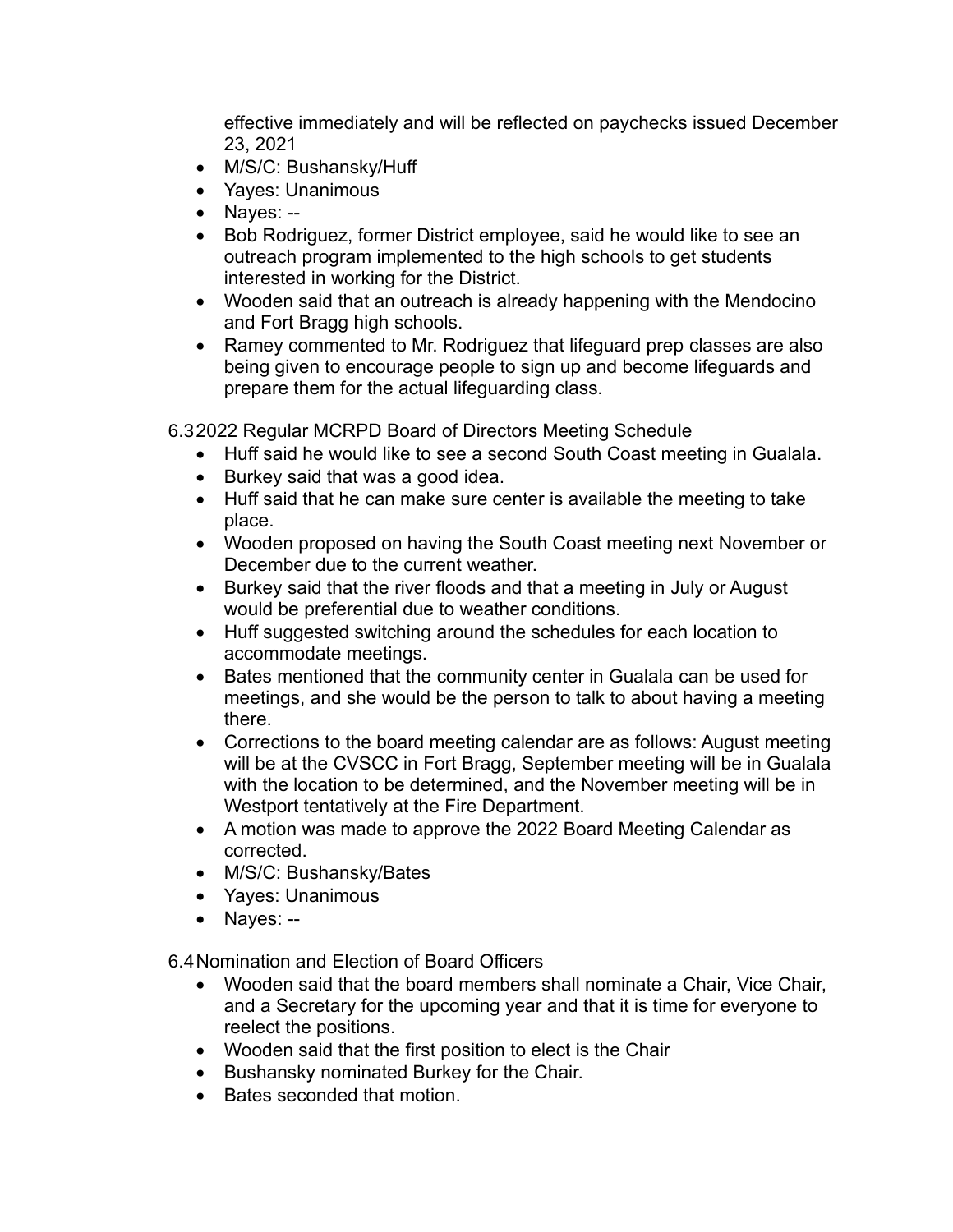- The voting was unanimous.
- Wooden said that the second position to elect is the Vice Chair.
- Bushansky nominated Bates for the Vice Chair.
- Burkey seconded the motion
- The voting was unanimous.
- Wooden said that the third position to elect is the Secretary.
- Burkey nominated Dominguez.
- Huff seconded that motion.
- The voting was unanimous.

6.5Board Member Standing Committee Assignments

- Wooden said it was time for nominations for the committee members.
- Burkey asked to go over the description for District Services Committee.
- Wooden gave the description for District Services Committee.
- Burkey started nominations for the Finance Committee and commented that it has been Burkey and Bushansky in the past.
- Bushanksy nominated himself.
- Bates seconded that motion.
- The voting was unanimous.
- Burkey nominated herself.
- Huff seconded that motion.
- The voting was unanimous.
- Burkey started nominations for the Personnel Committee.
- Burkey nominated herself.
- Bates seconded that motion.
- The voting was unanimous.
- Huff nominated himself
- Bates seconded that motion.
- The voting was unanimous.
- Burkey started nominations for the Regional Committee.
- Dominguez nominated herself.
- Huff seconded that motion.
- The voting was unanimous.
- Bushanksy nominated himself.
- Huff seconded that motion.
- The voting was unanimous.
- Burkey started nominations for the District Services Committee and commented that in the past is has been Bates and Dominguez.
- Bates nominated herself.
- Huff seconded that motion.
- The voting was unanimous.
- Dominguez nominated herself.
- Huff seconded that motion.
- The voting was unanimous.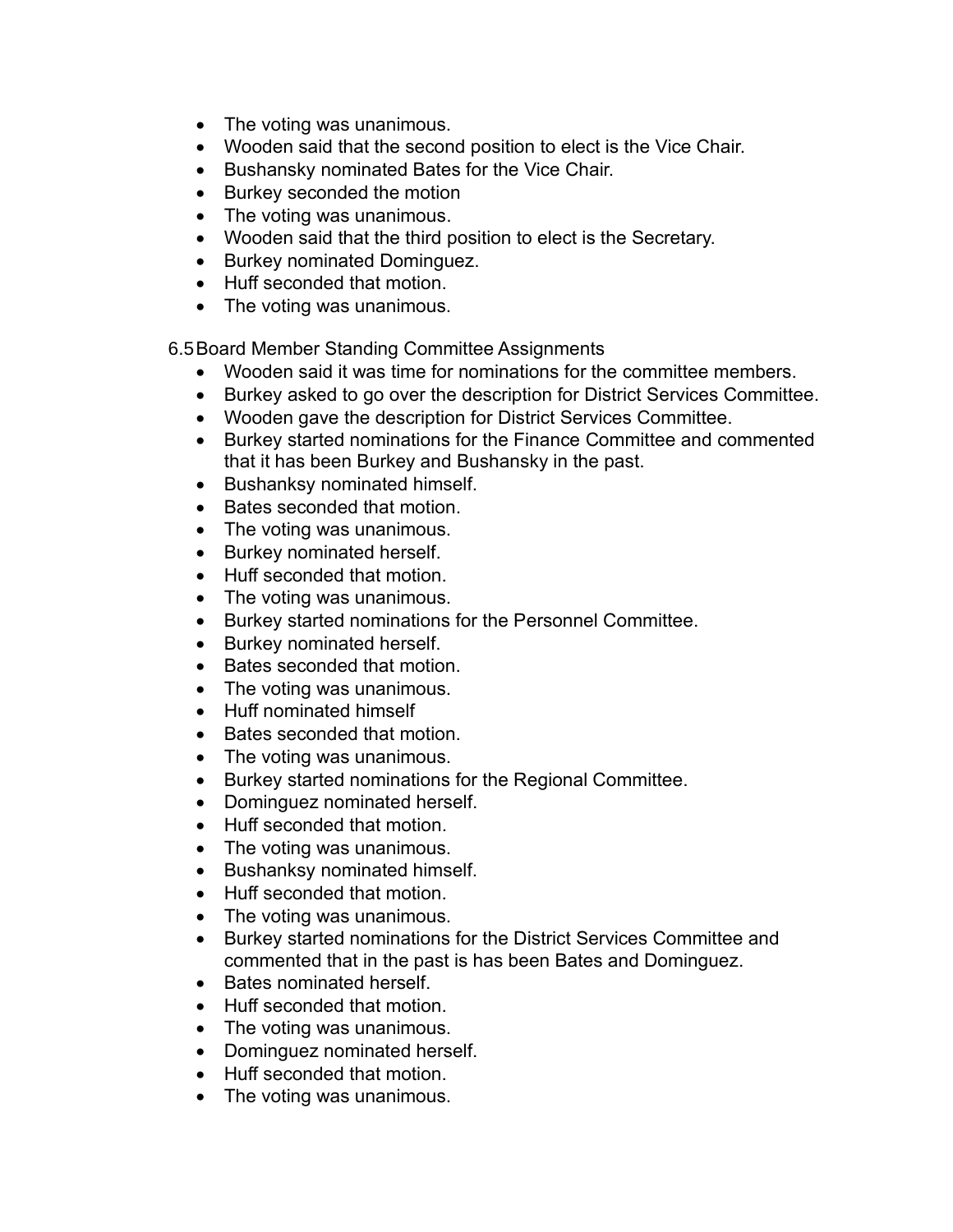6.6Board Member Committee Assignments

- Burkey asked if nominations are needed.
- Huff said he would like to remain the same.
- A motion was made to have Board Member Committee assignments remained the same as 2021.
- M/S/C: Bushansky/Bates
- Yayes: Unanimous
- Nayes: --

6.7MCRPD Service Award Nomination

- Wooden said that MCRPD recognizes a member of the community for their support to the District. Wooden said she would like to recognize Melissa Ivankay for her continuous support and help towards the District for KUDOS programs, ales tournament, among other programs. Wooden said that Ms. Ivankay should receive this award.
- A motion was made to approve the nomination of Melissa Ivankay for the 2021 MCRPD Service Award.
- M/S/C: Bushansky/Huff
- Yayes: Unanimous
- Nayes: --

## **7.0 CONSENT CALENDAR**

All items under the consent calendar will be acted upon in one motion unless a board member requests that an individual item be taken up under DISCUSSION/ACTION

7.1 Approval of minutes for board meetings and standing committees: 11-17-2021 Finance Committee Meeting Minutes; 11-17-2021 Regular Board of Directors Meeting **Minutes** 

7.2 Approval of financial documents, as recommended by the Finance Committee: MCRPD Financial Statement September 2021; MCRPD Financial Statement October 2021; CVSCC Financial Statement October 2021; MCRPD Check Register October 2021; CVSCC Check Register October 2021

7.3 This legislative body previously adopted Resolution No. 21-04, authorizing this legislative body to conduct remote "telephonic" meetings. Government Code 54953(e) (3) authorizes this legislative body to continue to conduct remote "telephonic" meetings provide that it has timely made the findings specified therein. "The Mendocino Coast Recreation and Park District Board of Directors reconsidered the circumstances of the state of emergency declared by the Governor and at least on one of the following is true: (1) The state of emergency, continues to directly impact the ability of the members of this legislative body to meet safely in person; and/or (2) State or local officials continue to impose or